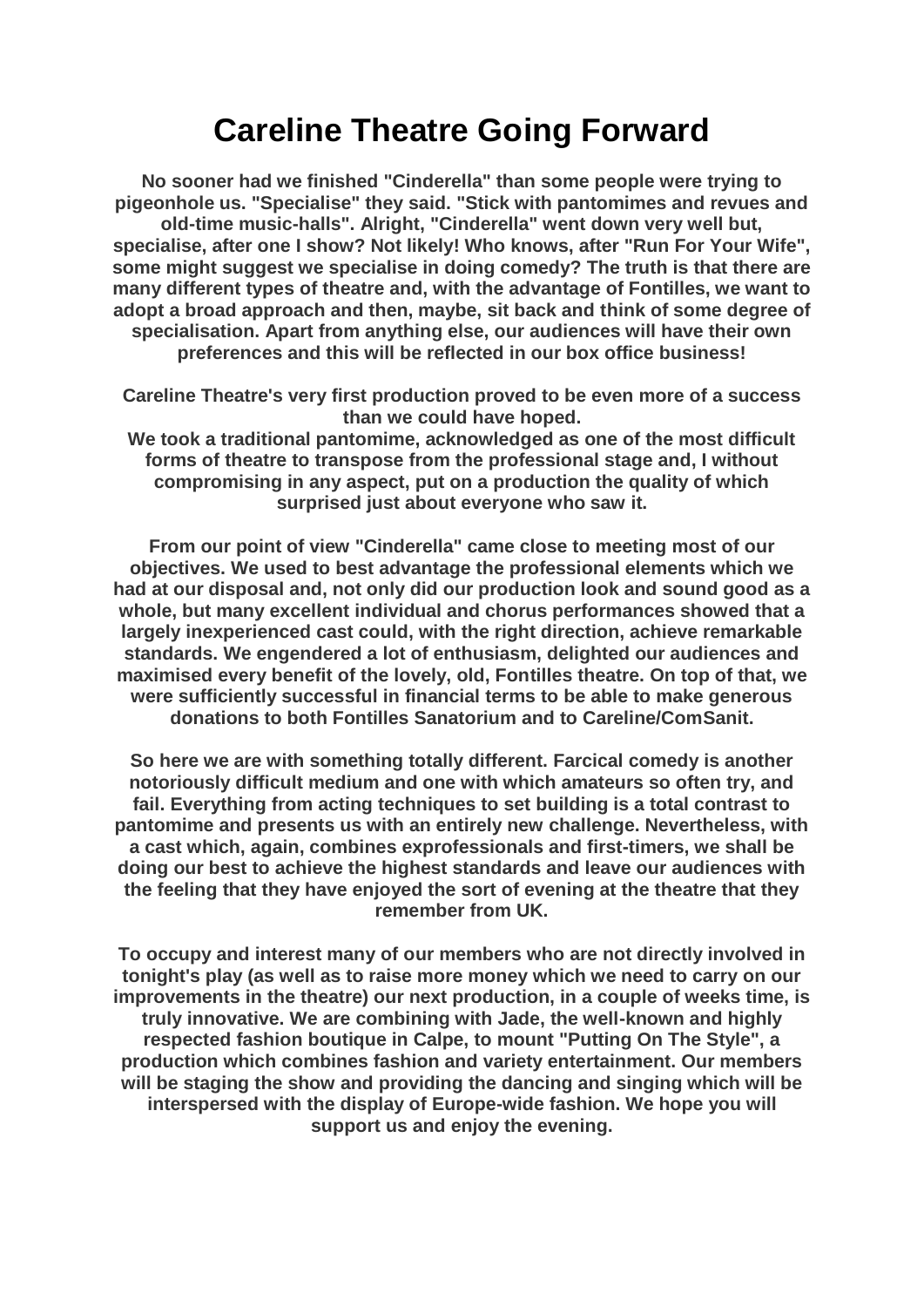**Through the Summer we hope to hone our skills through play readings and workshops so that we are even better able to provide quality entertainment next season.**

> **A Comedy by Ray Cooney Directed by John A. Booth**

**Cast in order of appearance**

| <b>Mary Smith</b>          |
|----------------------------|
| <b>Barbara Smith</b>       |
| <b>John Smith</b>          |
| <b>W Det Sgt Troughton</b> |
| <b>Stanley Gardner</b>     |
| <b>Newspaper Reporter</b>  |
| <b>Det Sgt Porterhouse</b> |
| <b>Bobby Franklyn</b>      |

**Flaine A. Farrow Lynne Parsons Graham B. Chadwick Margaret Cordery Neil Cuming Terry Farrow Rick Rosewell John A. Booth** 

| <b>Stage Management</b> | John A. Booth & Bill Parsons                                                           |
|-------------------------|----------------------------------------------------------------------------------------|
| <b>Properties</b>       | Ray Hatch & Stephanie Herrod                                                           |
| <b>Prompter</b>         | <b>Sue Dearson</b>                                                                     |
| <b>Wardrobe</b>         | June A. Booth & Linda Chadwick                                                         |
| <b>Construction</b>     | Stage Staff & Scenery Design & Bill Parsons, Neil Cuming, Terry Farrow<br>& Roy Martin |



**ELAINE A. FARROW. Probably the one thing which Elaine missed most when she moved out to Spain was the involvement with The BoyScout Gang Shows around her home town of Newcastle- U-Lyme in North Staffordshire. A career hairdresser, Elaine was responsible for all the hair and wigs in the shows and was known as "Wiggy" long before anyone realised that was not her real name! Elaine had one season as a 'Blue Coat', entertaining in holiday camps, her only other prior experience of stage work. After some initial reluctance, Elaine became an enthusiastic member of the chorus and dancers in our previous show, "Cinderella". She also showed an immediate talent for dressmaking and was responsible for designing and making a large number of the beautiful costumes for that show. And now the truth can come**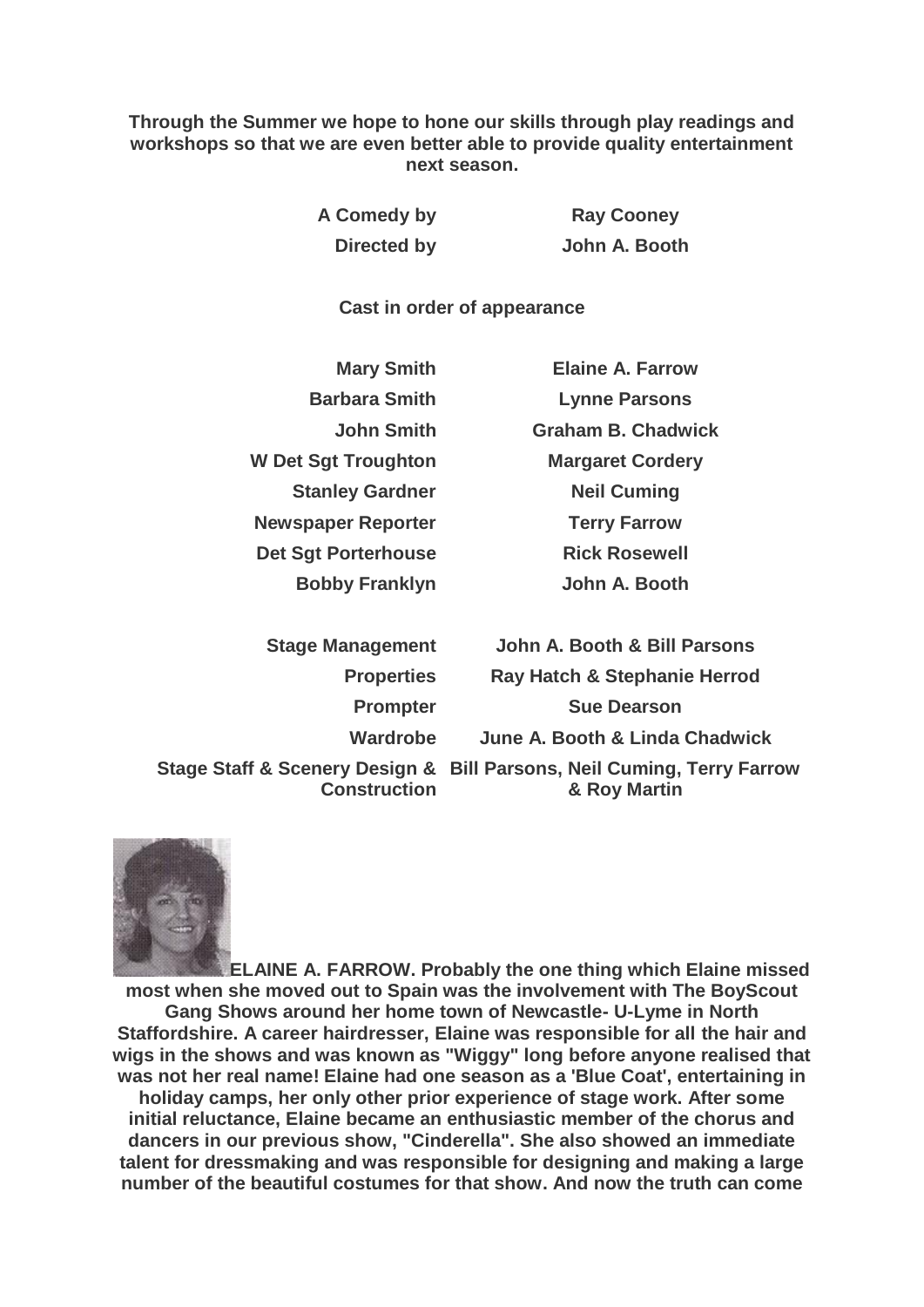## **out: the Ghost in "Cinderella" was played by Elaine A. Farrow, her acting debut!**



**LYNNE PARSONS. The performing gene in Lynne's family obviously went walkabout and has only just made a welcome reappearance. Lynne's grandmother was a professional singer and dancer and trod the boards in many parts of the world, notably in Canada. However, when Lynne went as a child to see plays and pantomimes in the beautiful, old theatre in her home town of Windsor, she never even dreamed that, one day, she herself would be up there on stage. Her first experience came in the chorus of our "Cinderella" and perhaps she was more surprised than anyone else when she landed this part in "Run For Your Wife". A new challenge then, but Lynne is up for it.**



**GRAHAM B. CHADWICK. One of the four Founder Members of Careline Theatre although, contrary to popular belief, it was his wife, Linda, who was the original prime mover. For a total of fifteen years Graham was Chairman of a successful UK theatre group which gained many festival successes with their plays. His acting career started at Stockport School and continued through numerous parts with several societies until he took up directing. Graham reckons that his best part was in the (virtual) two-handed comedy, "Rattle Of A Simple Man", which he also directed. He also had a very busy ten years as amateur-theatre critic for The Manchester Evening News, reviewing literally hundreds of shows in the process. He was on the committee of Stockport Amateur Operatic Society for seven years before coming out to Spain. Concurrently, working as Graham Baxter, he had seventeen years as a very regular, freelance presenter, interviewer, sports reporter and commentator for** *BBC* **radio, appearing on Radio Two, Radio Three, Radio Four, BBC World Service and Radio Manchester (later GMR).**



**MARGARET CORDERY. Margaret first came to prominence in Orba as proprietor of the Forn Vell Restaurant with husband Sid. Stage work was never on her menu, however, until she showed a natural aptitude for dance which she demonstrated in Careline Theatre's 'Showcase' in June last**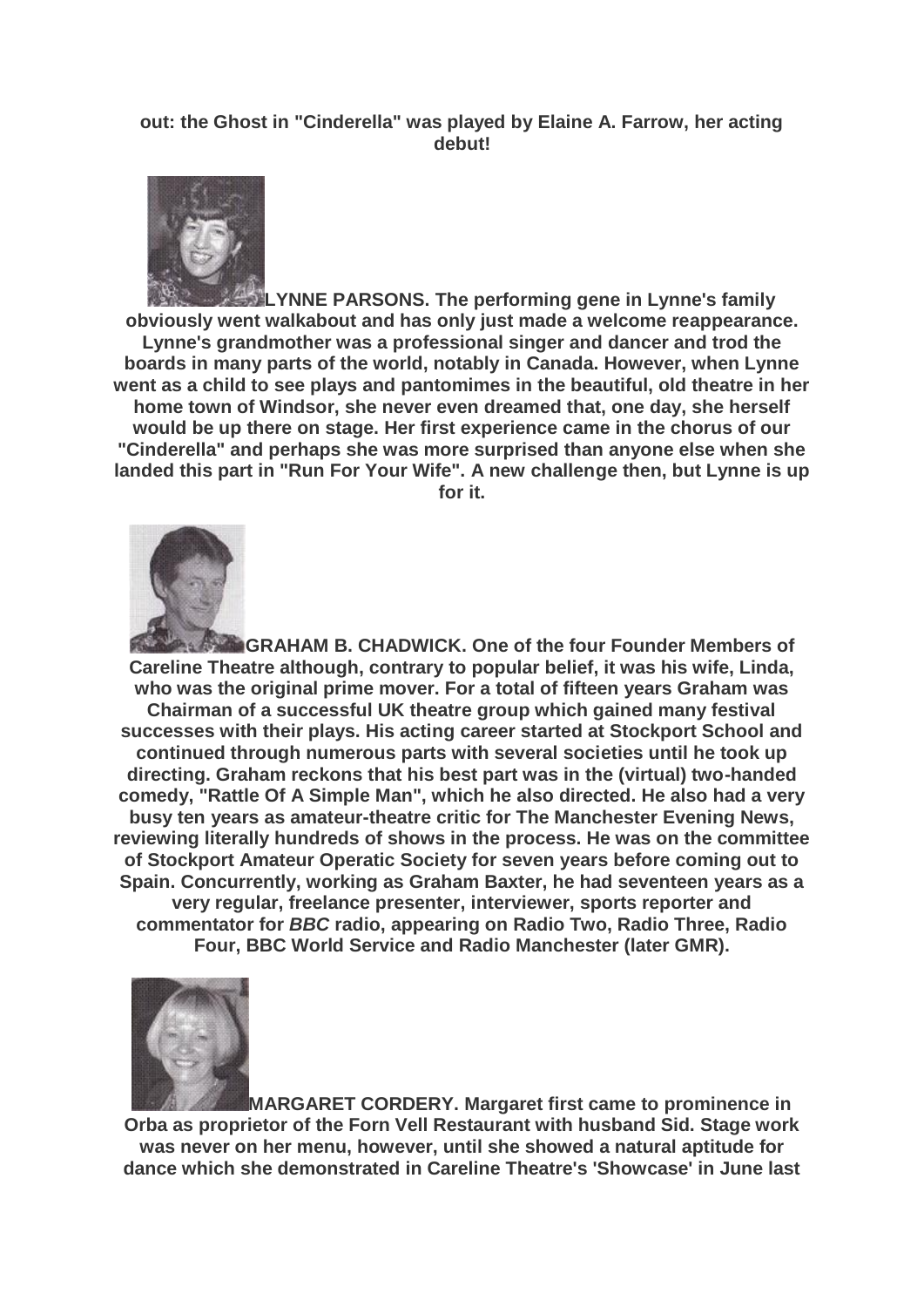**year. This, and "a great pair of legs up to her armpits", led to her grabbing the role of Prince Charming in our pantomime, "Cinderella" in January. With this introduction to singing, dancing and acting, Margaret has become an avid supporter of Careline Theatre and jumped at the chance when we changed the role of Det Sgt Troughton to a female. She is keen to develop a versatile talent and, along with several other members of this cast, will be seen in completely different circumstances in "Putting On The Style" later in June this year.**



**NEIL CUMING. Although he hails from Bolton, Lancs, Neil's introduction to adult theatre was amongst the seasoned semi-pros of Birmingham's Crescent Little Theatre, a very happy and formative period in his considerable stage experience. Neil first trod the boards at school and then at college where he trained to become a teacher. He has been involved with amateur theatre in various parts of UK and he has also produced and directed many school presentations. Through the years his notable parts have included Sir Toby Belch in "Twelfth Night", Estragon in "Waiting For Godot" and Morry in "The Bespoke Overcoat". 'Stanley' is his first major part in a comedy of this type and he is looking forward to creasing his laugh lines more!**



**RICK ROSEWELL. It was as a Redcoat at Butlins, Clacton that Rick's laconic talent first emerged. He moved on to add his considerable voice to the famous George Mitchell Singers and would, in all probability, have been a regular member with them when they achieved even greater fame on TV as 'The Black And White Minstrels'. However, Rick had an overriding interest in electronics, which he had studied after leaving school, and he chose to follow this interest during a spell of sixteen years in The Royal Air Force. Later, he ran his own electronics company until he and wife Ann retired to Spain in 1986. Rick made the perfect Baron Hardup in our "Cinderella" and has one of the most familiar faces in Orba as he and Ann have been the ever cheerful proprietors of Bar Cheers in Orba since it opened in 1987.**



**JOHN A. BOOTH. John retired to Spain three years ago after over 40 years in professional theatre A solo rendition of "Leaning On A Lamppost"**